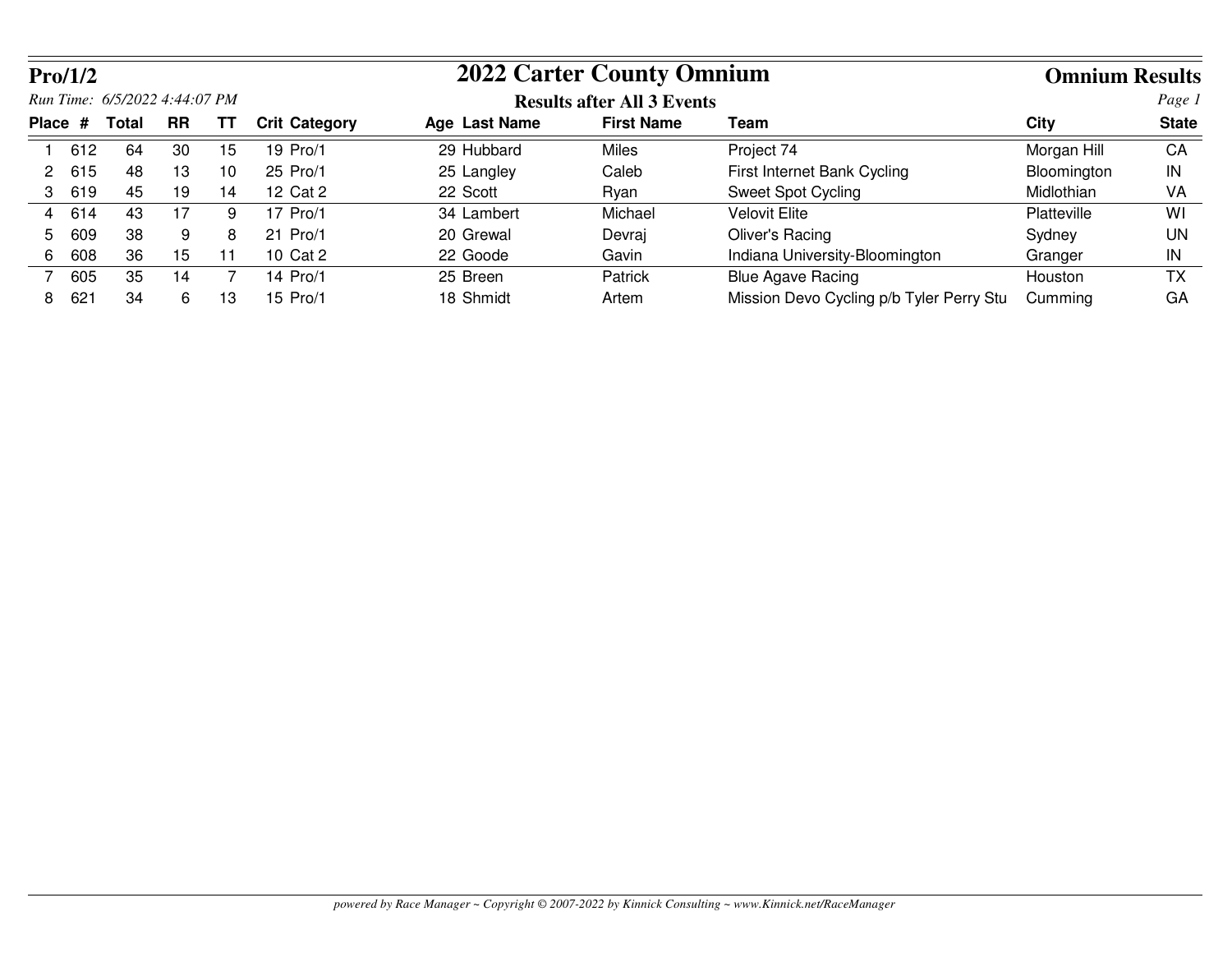| Cat 3 |         |                               |           |    |                      | <b>2022 Carter County Omnium</b>           |                                   | <b>Omnium Results</b>              |             |           |  |
|-------|---------|-------------------------------|-----------|----|----------------------|--------------------------------------------|-----------------------------------|------------------------------------|-------------|-----------|--|
|       |         | Run Time: 6/5/2022 4:44:07 PM |           |    |                      |                                            | <b>Results after All 3 Events</b> |                                    | Page 1      |           |  |
|       | Place # | Total                         | <b>RR</b> | ΤT | <b>Crit Category</b> | <b>First Name</b><br>Age Last Name<br>Team |                                   |                                    | City        |           |  |
|       | 503     | 69                            | 25        | 14 | 30 Cat 3             | 18 Cole                                    | Owen                              | First Flight Devo                  | Chapel Hill | NC.       |  |
|       | 509     | 47                            | 13        | 13 | 21 Cat 3             | 20 Foley                                   | Josh                              |                                    | Wrightstown | NJ        |  |
| 3     | 504     | 37                            | 12        | 11 | 14 Cat 3             | 17 de Sousa                                | Miles                             |                                    | Greenville  | <b>SC</b> |  |
| 4     | 502     | 32                            | 10        | 10 | 12 Cat 3             | 27 Barr                                    | Emmett                            |                                    | Greenville  | SC        |  |
| 5.    | 520     | 28                            |           | 8  | 19 Cat 3             | 30 Wilson                                  | Caleb                             | American Air p/b Haier             | Cookeville  | ΤN        |  |
| 6     | 512     | 23                            | 3         | 9  | 11 Cat 3             | 22 Reece                                   | Mason                             |                                    | Cary        | NC.       |  |
|       | 515     | 20                            |           |    | 13 Cat 3             | 17 Sperry                                  | Anson                             | nine13sports p/b SingletonCoaching | Lebanon     | IN        |  |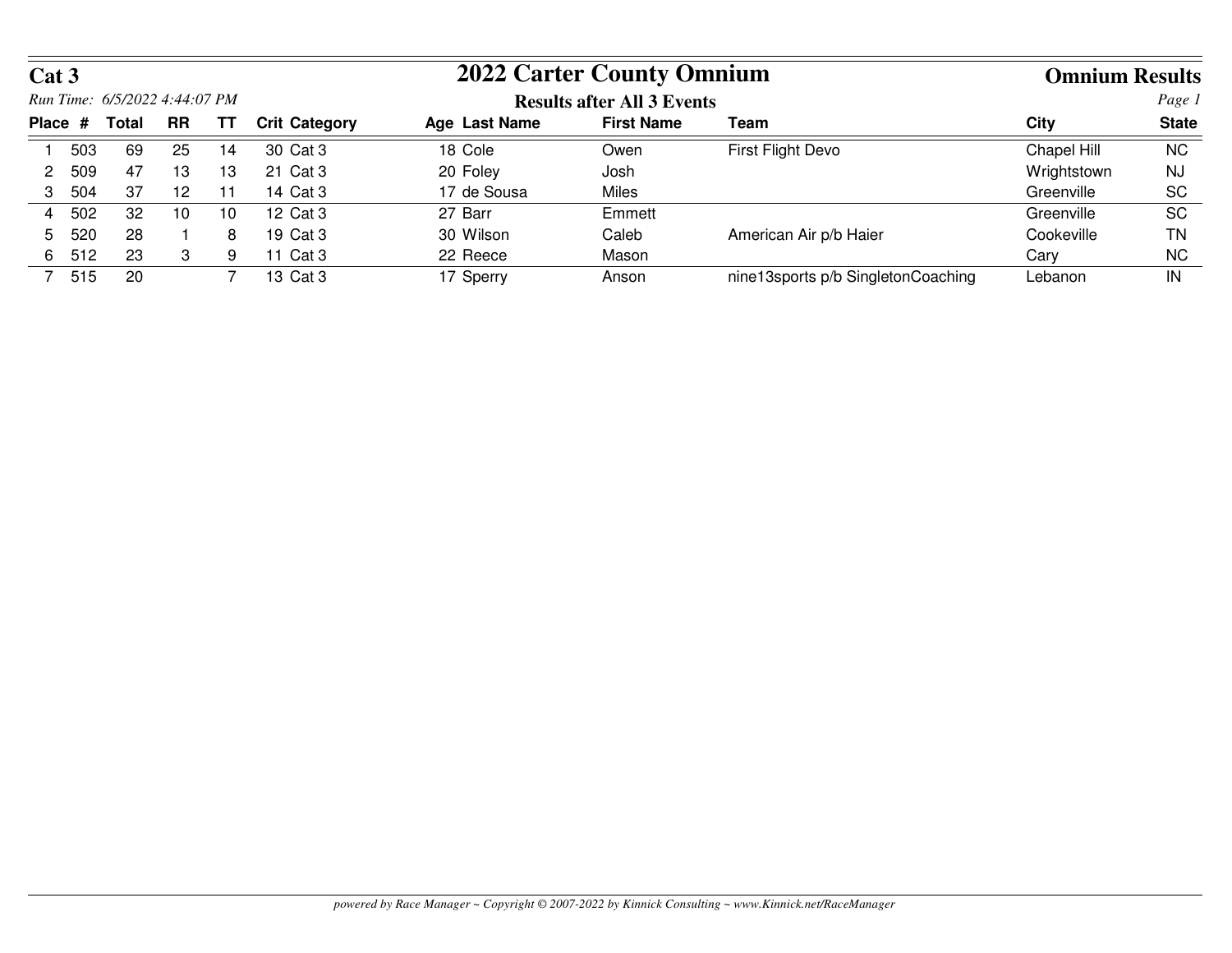| Cat 4   |     |                               |              |                |                      |               | <b>2022 Carter County Omnium</b>  |                                        | <b>Omnium Results</b> |              |
|---------|-----|-------------------------------|--------------|----------------|----------------------|---------------|-----------------------------------|----------------------------------------|-----------------------|--------------|
|         |     | Run Time: 6/5/2022 4:44:07 PM |              |                |                      |               | <b>Results after All 3 Events</b> |                                        |                       | Page 1       |
| Place # |     | <b>Total</b>                  | <b>RR</b>    | TΤ             | <b>Crit Category</b> | Age Last Name | <b>First Name</b>                 | Team                                   | <b>City</b>           | <b>State</b> |
|         | 405 | 56                            | 12           | 14             | 30 Cat 4             | 29 Harding    | Dan                               | American Air p/b Haier                 | Chattanooga           | TN           |
|         | 408 | 54                            | 25           | 15             | 14 Cat 4             | 18 McCall     | Benjamin                          |                                        | Rock Hill             | <b>SC</b>    |
|         | 415 | 49                            | 17           | 13             | 19 Cat 4             | 39 Ott        | Josh                              | <b>Charlottesville Racing Club</b>     | Charlottesville       | VA           |
| 4       | 417 | 45                            | 21           | 7              | 17 Cat 4             | 15 Reitz      | <b>Braden</b>                     | nine13sports p/b SingletonCoaching     | Sheridan              | IN           |
| 5.      | 411 | 42                            | 19           | 12             | 11 Cat 4             | 15 Moster     | Luke                              | nine13sports p/b SingletonCoaching     | Carmel                | IN           |
| 6       | 403 | 37                            | 14           | 10             | 13 Cat 4             | 23 Colwell    | Quinn                             |                                        | Dayton                | OH           |
|         | 402 | 36                            | 5            | 6              | 25 Cat 4             | 33 Christmas  | Phillip                           |                                        | <b>Banner Elk</b>     | <b>NC</b>    |
| 8       | 419 | 36                            | 13           | 8              | 15 Cat 4             | 29 Wilkening  | Eric                              | Blue Ridge Cyclery Racing p/b Reynolds | Charlottesville       | VA           |
| 9       | 414 | 33                            | 3            | 9              | 21 Cat 4             | 19 Nunez      | Che                               |                                        | Kingsport             | ΤN           |
| 10      | 412 | 28                            | 9            | 11             | 8 Cat 4              | 18 Myers      | William                           |                                        | Chapel Hill           | <b>NC</b>    |
| 11      | 410 | 20                            | 11           | 5              | 4 Cat 4              | 27 McNeeley   | Adam                              |                                        | Christiansburg        | VA           |
| 12.     | 404 | 19                            | 10           | 4              | 5 Cat 4              | 19 Freeman    | Aubrey                            | <b>Endurance Sports Development</b>    | Lancaster             | OH           |
| 13.     | 400 | 19                            | 8            |                | 10 Cat 4             | 37 Bourke     | Daniel                            |                                        | Canton                | <b>NC</b>    |
| 14      | 416 | 17                            | 7            | 3              | 7 Cat 4              | 20 Owen       | Will                              |                                        | Johnson City          | <b>TN</b>    |
| 15.     | 420 | 16                            | 4            |                | 12 Cat 4             | 16 Atkins     | Kalib                             |                                        | <b>Wake Forest</b>    | <b>NC</b>    |
| 16      | 413 | 13                            | $\mathbf{2}$ | $\overline{2}$ | 9 Cat 4              | 36 Nicholaou  | Michael                           | <b>Charlottesville Racing Club</b>     | Charlottesville       | VA           |
| 17      | 409 | 12                            | 6            |                | 6 Cat 4              | 18 McCord     | Kyle                              | <b>Endurance Sports Development</b>    | Troy                  | OH           |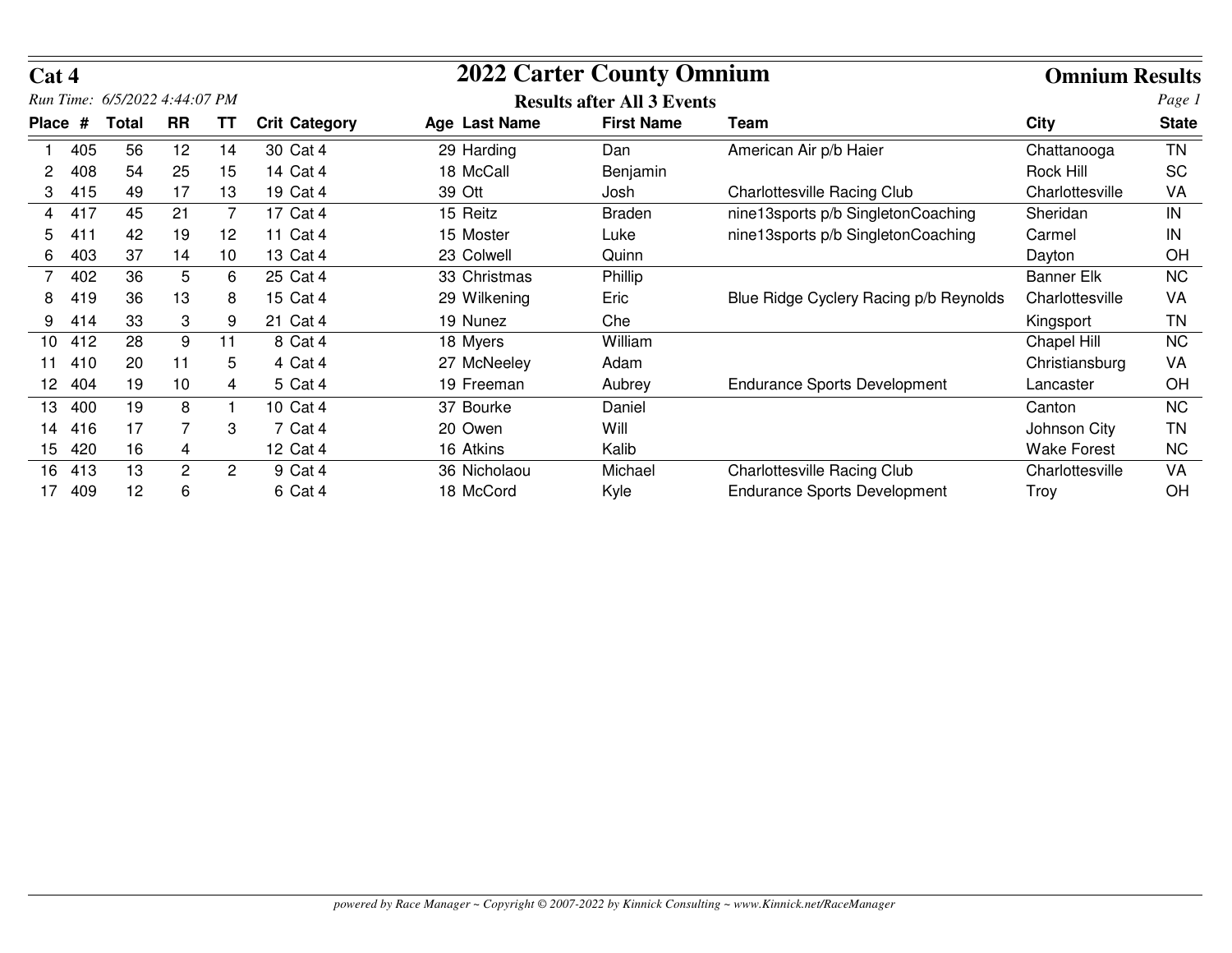|         |     | <b>Novice (Cat 5)</b>         |                  |    |                      | <b>2022 Carter County Omnium</b>  |                   | <b>Omnium Results</b> |            |              |
|---------|-----|-------------------------------|------------------|----|----------------------|-----------------------------------|-------------------|-----------------------|------------|--------------|
|         |     | Run Time: 6/5/2022 4:44:07 PM |                  |    |                      | <b>Results after All 3 Events</b> |                   | Page 1                |            |              |
| Place # |     | <b>Total</b>                  | <b>RR</b>        | TТ | <b>Crit Category</b> | Age Last Name                     | <b>First Name</b> | Team                  | City       | <b>State</b> |
|         | 594 | 49                            | - 17             | 15 | 17 Novice (Cat 5)    | 22 Gilbert                        | Greyson           |                       | Franklin   | <b>TN</b>    |
|         | 597 | -47                           | 12 <sup>12</sup> | 14 | 21 Novice (Cat 5)    | 19 Desai                          | Rishi             | SupraBars.com         | Greenville | <b>SC</b>    |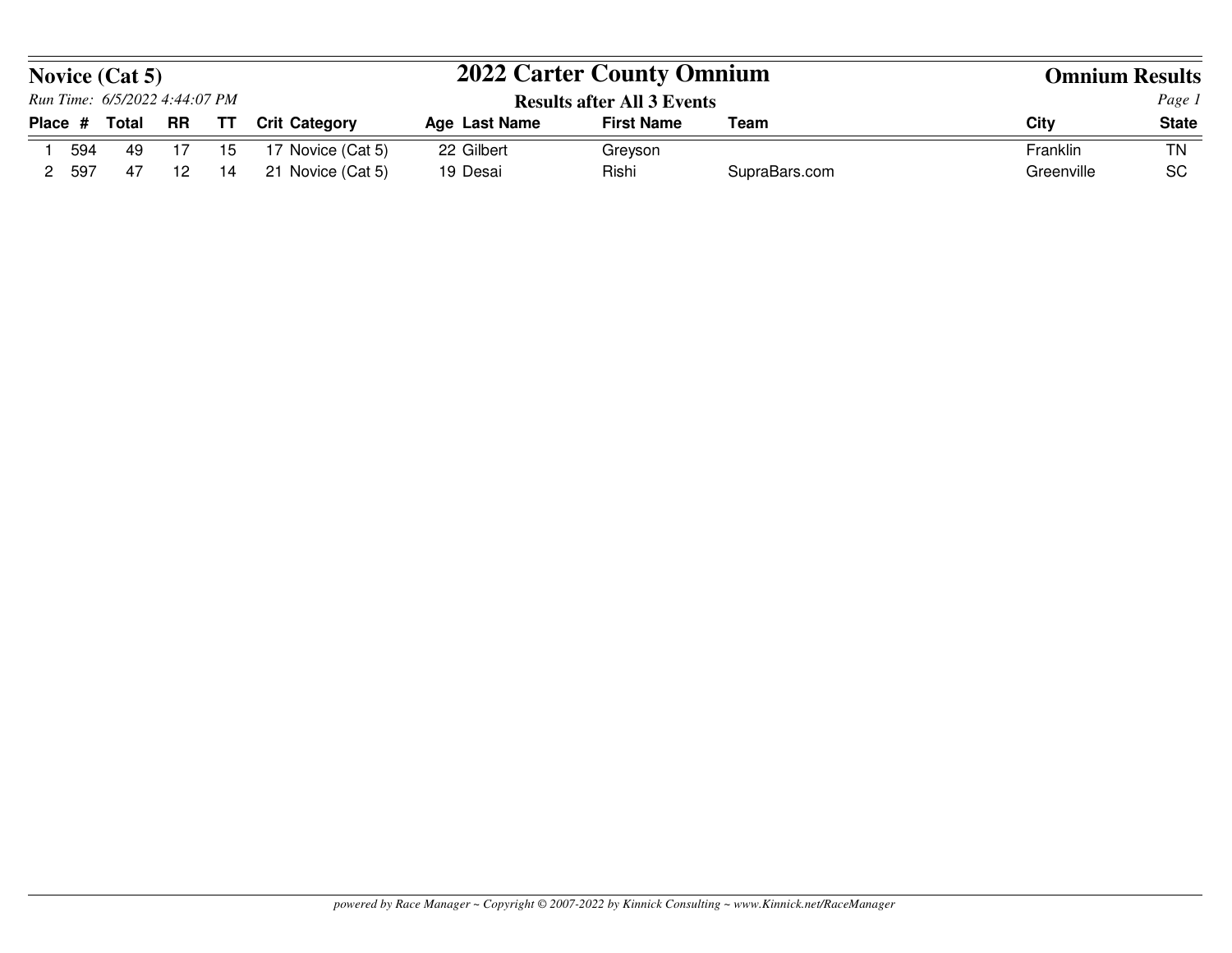|                               | Masters $35+/45+$             |    |    |                                  | <b>2022 Carter County Omnium</b>    |                   |                                     |              |              |
|-------------------------------|-------------------------------|----|----|----------------------------------|-------------------------------------|-------------------|-------------------------------------|--------------|--------------|
|                               | Run Time: 6/5/2022 4:44:07 PM |    |    |                                  | <b>Results after All 3 Events</b>   |                   | Page 1                              |              |              |
| <b>RR</b><br>Total<br>Place # |                               |    | TΤ | <b>Crit Category</b>             | Age Last Name                       | <b>First Name</b> | Team                                | City         | <b>State</b> |
| 395                           | -61                           | 25 | 15 | 21 Masters 45+ 1/2/3/4 47 Hart   |                                     | John              | Friends Great Smokies (FGS Cycling) | Murfreesboro | <b>TN</b>    |
| 389                           | 60                            | 21 | 14 |                                  | 25 Masters $35+1/2/3/4$ 50 Zambrana | Alexander         | Seattle Super Squadra               | Asheville    | <b>NC</b>    |
| 398                           | 58                            | 15 | 13 | 30 Masters 45+ 1/2/3/4 50 Dotson |                                     | Heath             |                                     | Asheville    | <b>NC</b>    |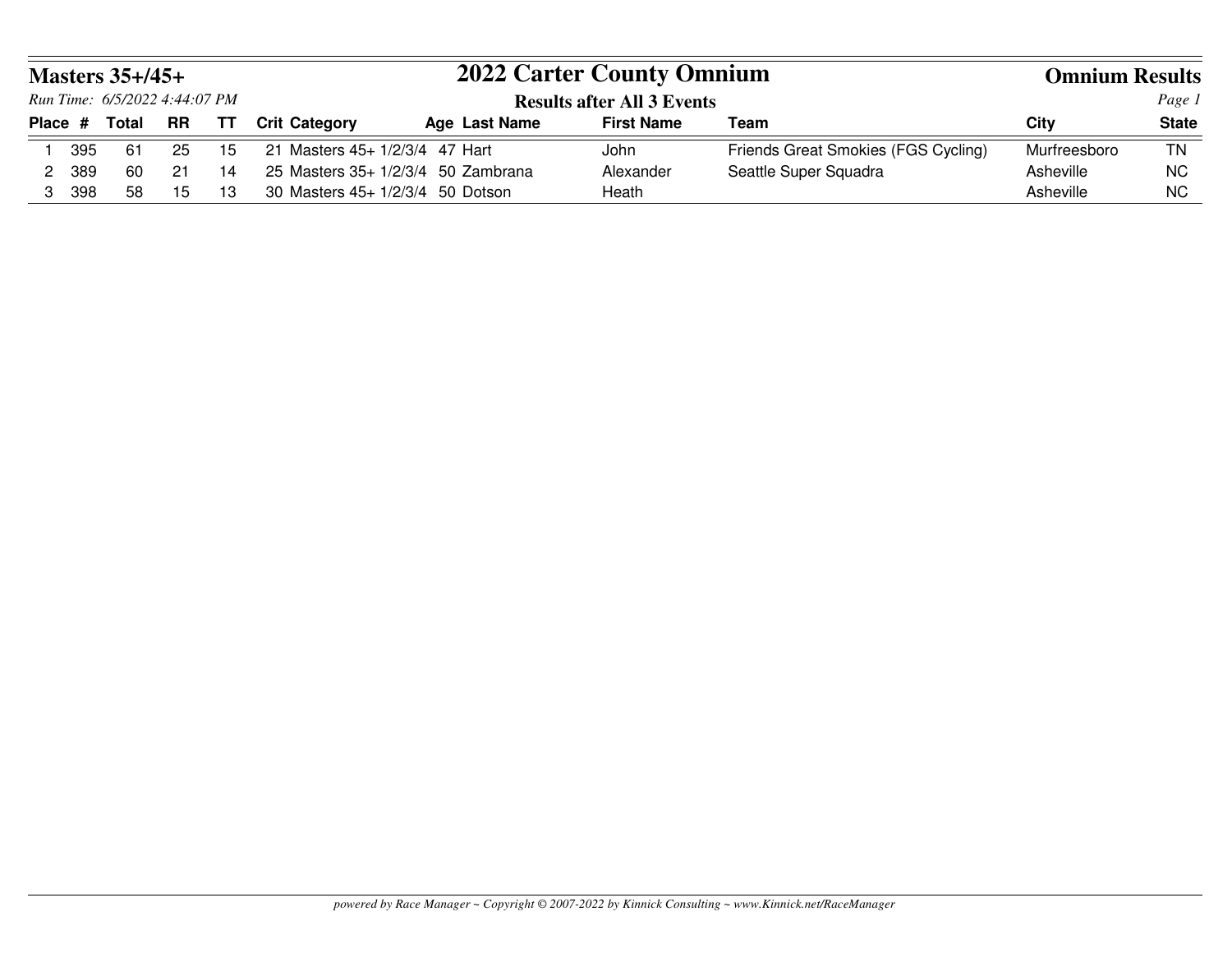|         | <b>Masters 40+</b><br>Run Time: 6/5/2022 4:44:07 PM |              |    |      |                                      | <b>2022 Carter County Omnium</b> | <b>Omnium Results</b>             |                       |                     |              |  |
|---------|-----------------------------------------------------|--------------|----|------|--------------------------------------|----------------------------------|-----------------------------------|-----------------------|---------------------|--------------|--|
|         |                                                     |              |    |      |                                      |                                  | <b>Results after All 3 Events</b> |                       | Page 1              |              |  |
| Place # |                                                     | <b>Total</b> | RR | TT   | <b>Crit Category</b>                 | <b>Age Last Name</b>             | <b>First Name</b>                 | Team                  | City                | <b>State</b> |  |
|         | 475                                                 | 65           | 25 | - 15 | 25 Masters $40 + (3/4/5)$ 49 Hopkins |                                  | Mitchell                          |                       | Winston-salem       | NC           |  |
|         | 2 472                                               | 55           | 11 | 14   | 30 Masters 40+ (3/4/5) 51 McClay     |                                  | Mark                              | Southeast Velo Racing | Whispering Pines NC |              |  |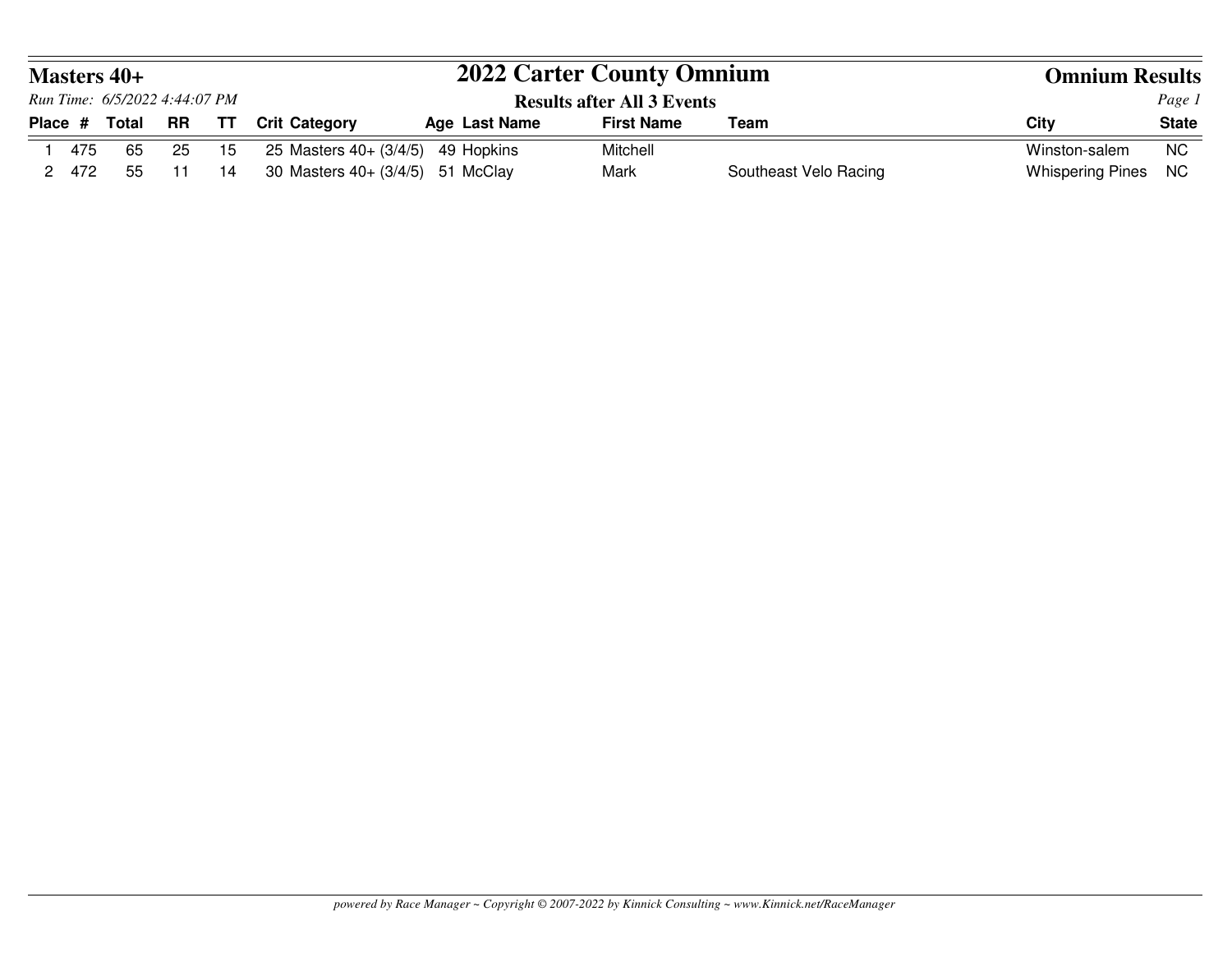|   |         | <b>Masters 50+</b>            |           |    |                      | <b>2022 Carter County Omnium</b> |                                   |                                       |                 | <b>Omnium Results</b> |  |  |
|---|---------|-------------------------------|-----------|----|----------------------|----------------------------------|-----------------------------------|---------------------------------------|-----------------|-----------------------|--|--|
|   |         | Run Time: 6/5/2022 4:44:07 PM |           |    |                      |                                  | <b>Results after All 3 Events</b> |                                       |                 | Page 1                |  |  |
|   | Place # | Total                         | <b>RR</b> | TТ | <b>Crit Category</b> | Age Last Name                    | <b>First Name</b>                 | Team                                  | City            | <b>State</b>          |  |  |
|   | 317     | 66                            | 30        | 15 | Masters 50+<br>-21   | 50 Robinson                      | Rvan                              | Carolina Cycling Team                 | Anderson        | <b>SC</b>             |  |  |
| 2 | 309     | 57                            | 15        | 12 | 30 Masters $50+$     | 58 Holmes                        | Kelly                             | <b>Carolina Masters</b>               | <b>Clemmons</b> | <b>NC</b>             |  |  |
|   | 3 318   | 55                            | 17        | 13 | 25 Masters $50+$     | 56 Shaw                          | Andrew                            | NCVC/UnitedHealthcare                 | Knoxville       | <b>TN</b>             |  |  |
| 4 | 300     | 54                            | 21        | 14 | 19 Masters $50+$     | 51 Carter                        | Paul                              | Mid South Racing                      | Clarksville     | <b>TN</b>             |  |  |
|   | 5 314   | -41                           | 13        | 11 | 17 Masters $50+$     | 51 Peter                         | David                             | Downtown Asheville Racing Club (DARC) | Asheville       | <b>NC</b>             |  |  |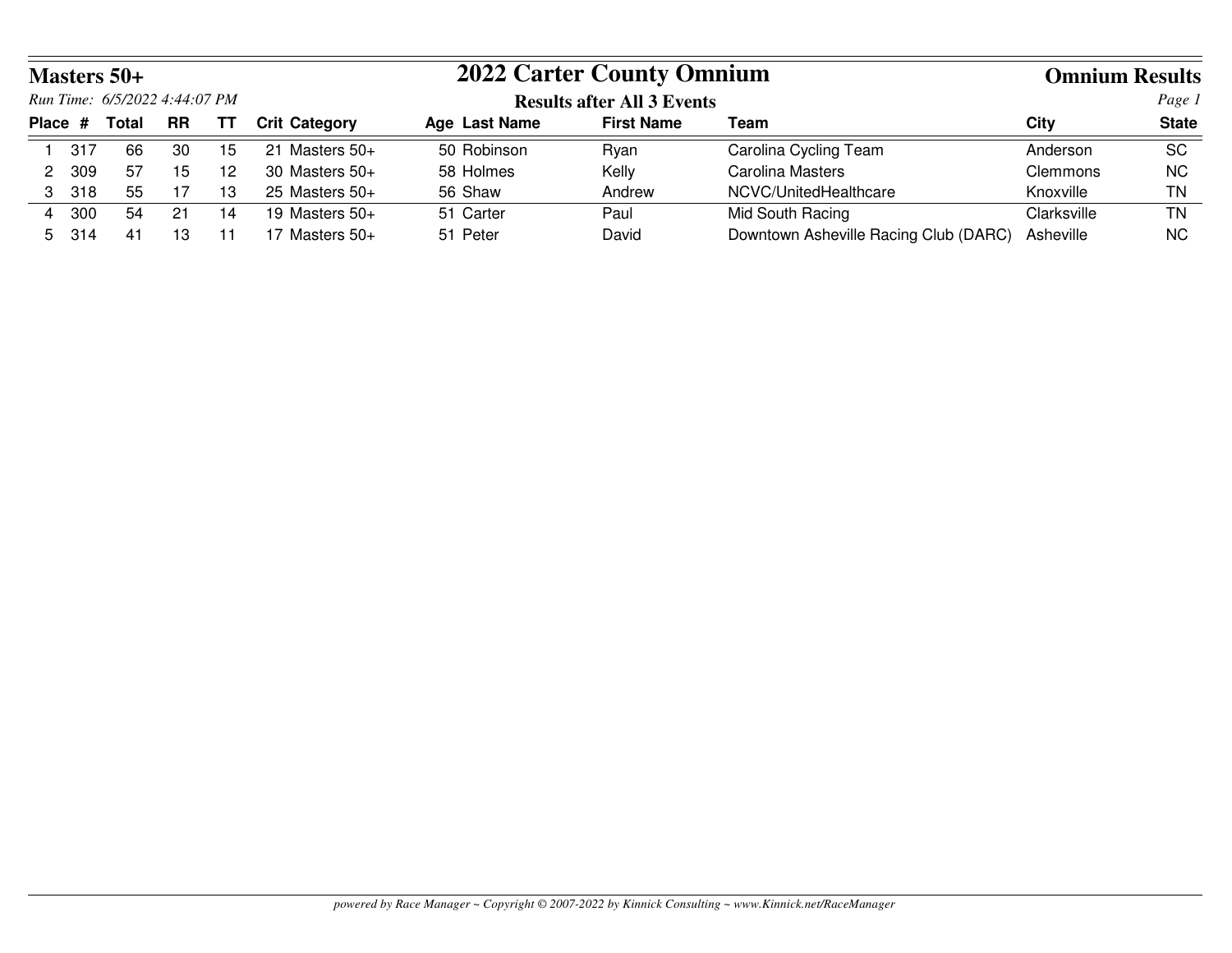|    |                                            | <b>Masters 60+</b>            |                 |    |                      | <b>2022 Carter County Omnium</b> | <b>Omnium Results</b>             |                                       |                    |              |  |
|----|--------------------------------------------|-------------------------------|-----------------|----|----------------------|----------------------------------|-----------------------------------|---------------------------------------|--------------------|--------------|--|
|    |                                            | Run Time: 6/5/2022 4:44:07 PM |                 |    |                      |                                  | <b>Results after All 3 Events</b> |                                       |                    | Page 1       |  |
|    | Place #<br><b>RR</b><br><b>Total</b><br>TТ |                               |                 |    | <b>Crit Category</b> | Age Last Name                    | <b>First Name</b>                 | Team                                  | City               | <b>State</b> |  |
|    | 688                                        | 61                            | 25              | 15 | Masters 60+<br>21    | 60 Warren                        | Randal                            | Downtown Asheville Racing Club (DARC) | Asheville          | <b>NC</b>    |  |
|    | 698                                        | 56                            | 14              | 12 | 30 Masters $60+$     | 69 Bostick                       | Kent                              | <b>CTS Cycling Team</b>               | Knoxville          | ΤN           |  |
| 3  | 695                                        | 48                            | 13              | 10 | $25$ Masters $60+$   | 65 Clincke                       | Bernie                            | Nashville Local Wolfpack              | Murfreesboro       | ΤN           |  |
| 4  | 697                                        | 46                            | 19              | 13 | 14 Masters $60+$     | 66 Burridge                      | Thomas                            | <b>Clarksville Schwinn Racing</b>     | Louisville         | KY           |  |
| 5. | 689                                        | 42                            | 9               | 14 | 19 Masters $60+$     | 62 Taylor                        | Timothy                           | Jackson VeloSports                    | Lexington          | ΤN           |  |
| 6  | 687                                        | 34                            | 12 <sup>2</sup> | 9  | 13 Masters $60+$     | 62 Waters                        | William                           | South Chicago Wheelmen                | <b>Blountville</b> | ΤN           |  |
|    | 696                                        | 31                            |                 | 8  | 12 Masters $60+$     | 68 Chukas                        | <b>Rick</b>                       | Nashville Local Cycling               | <b>Brentwood</b>   | ΤN           |  |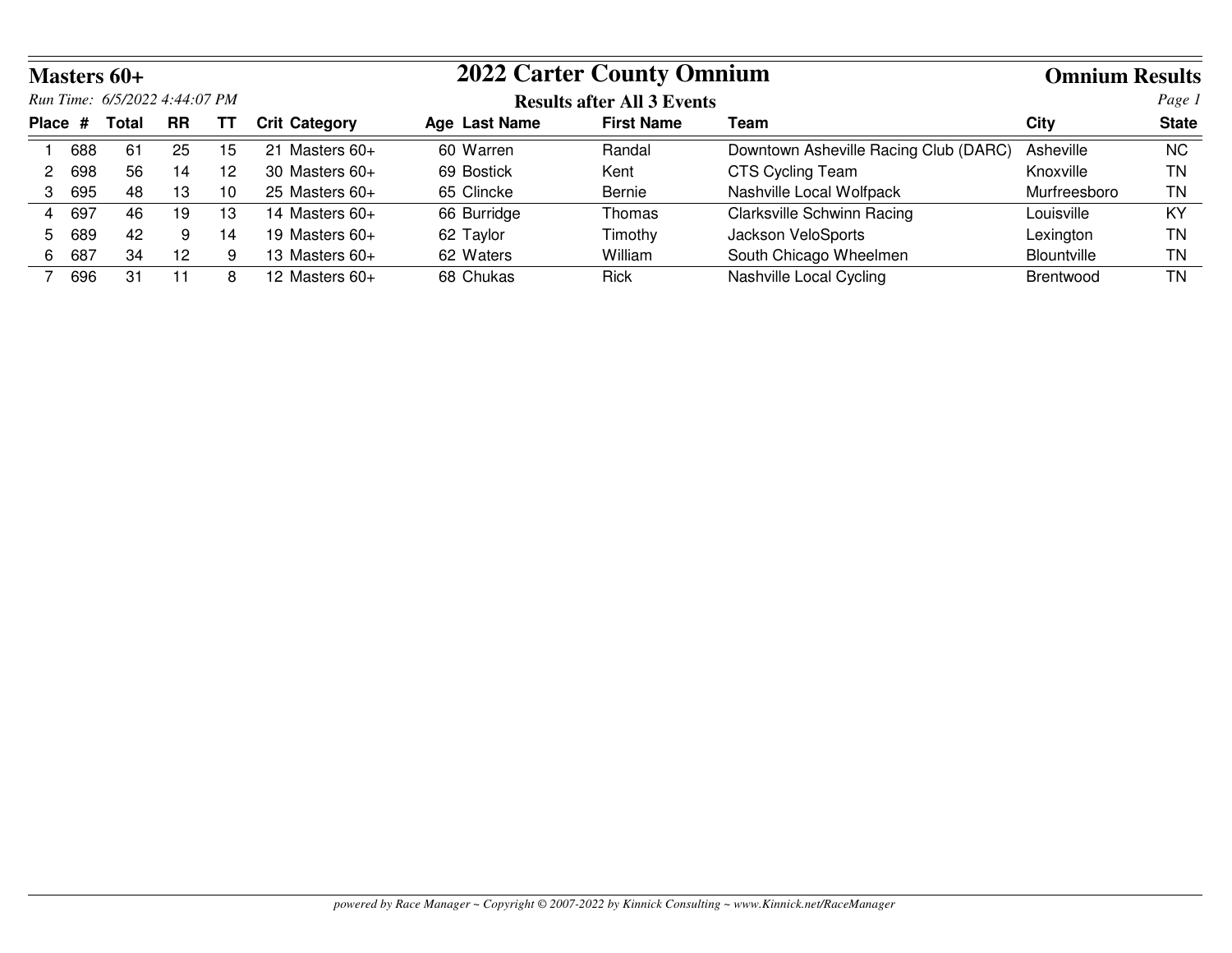|   |         | <b>Women Pro/1/2</b>          |           |           |                      | <b>2022 Carter County Omnium</b>  | <b>Omnium Results</b> |                              |                       |              |
|---|---------|-------------------------------|-----------|-----------|----------------------|-----------------------------------|-----------------------|------------------------------|-----------------------|--------------|
|   |         | Run Time: 6/5/2022 4:44:07 PM |           |           |                      | <b>Results after All 3 Events</b> |                       | Page 1                       |                       |              |
|   | Place # | <b>Total</b>                  | <b>RR</b> | <b>TT</b> | <b>Crit Category</b> | Age Last Name                     | <b>First Name</b>     | Team                         | City                  | <b>State</b> |
|   | 202     | -61                           | 25        | 15        | Women Pro/1/2<br>21  | 26 Howden                         | Florence              |                              | Mooresville           | <b>NC</b>    |
|   | 213     | 59                            | 21        | 13        | 25 Women Pro/1/2     | 22 Windsor                        | Claire                | <b>LUX Cycling</b>           | <b>Travelers Rest</b> | <b>SC</b>    |
| 3 | 207     | 52                            | 19        | 14        | 19 Women Pro/1/2     | 34 Schuetter                      | Sarah                 | Robson Forensic p/b Milligan | Evansville            | IN           |
| 4 | 208     | 46                            |           | 12        | 17 Women Pro/1/2     | 33 Smith                          | Amanda                |                              | Marietta              | GA           |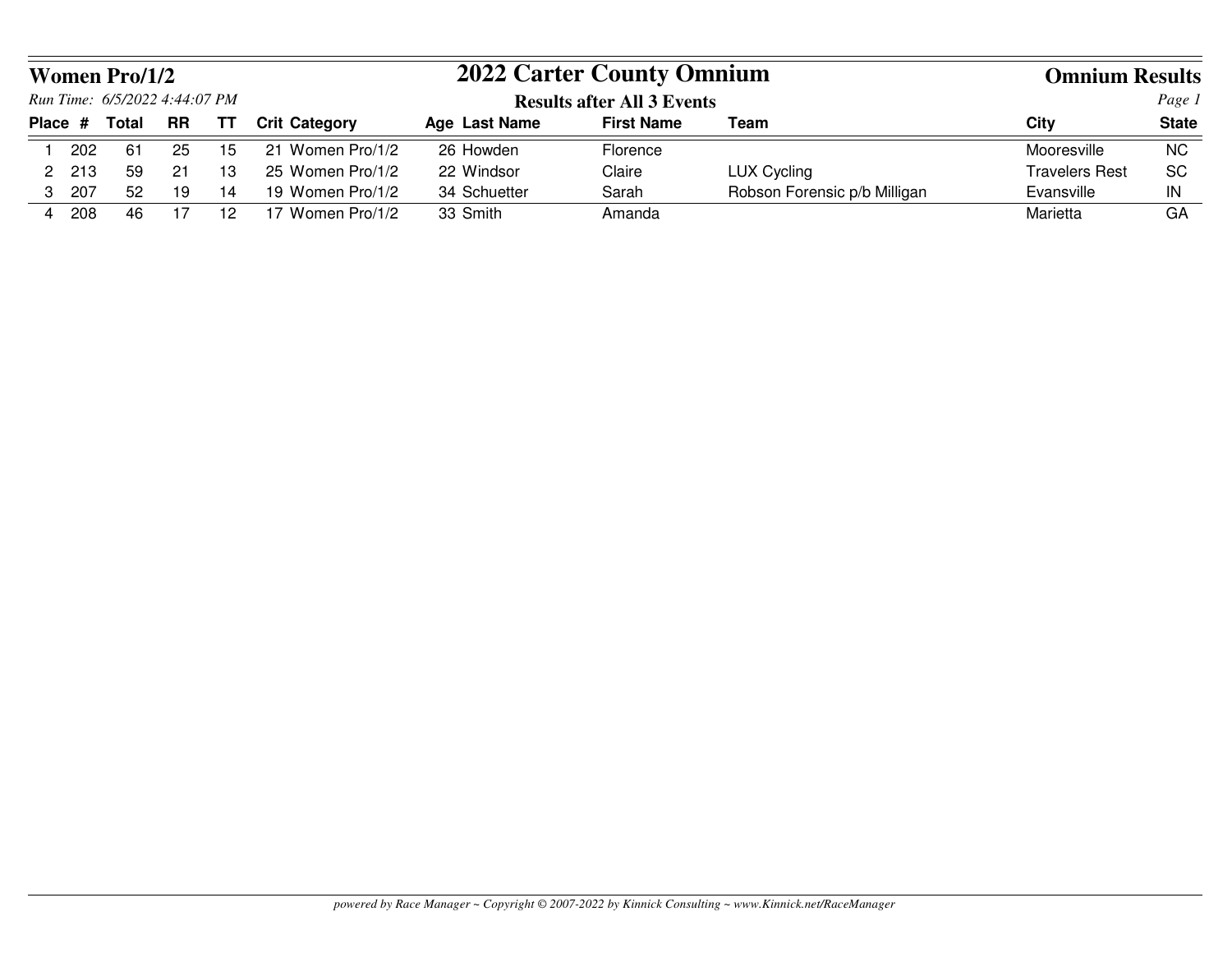| Women 3 |     |                               |     |     |                      | <b>2022 Carter County Omnium</b>  |                   | <b>Omnium Results</b>            |          |              |
|---------|-----|-------------------------------|-----|-----|----------------------|-----------------------------------|-------------------|----------------------------------|----------|--------------|
|         |     | Run Time: 6/5/2022 4:44:07 PM |     |     |                      | <b>Results after All 3 Events</b> |                   |                                  | Page 1   |              |
| Place # |     | Total                         | RR  | TT. | <b>Crit Category</b> | <b>Age Last Name</b>              | <b>First Name</b> | Team                             | City     | <b>State</b> |
|         | 298 | 70                            | -30 | 15  | 25 Women 3           | 29 Mathews                        | Laura             | Marx-Bensdorf / BPC Cycling Team | Memphis  | <b>TN</b>    |
|         | 299 | 60                            | -25 | 14  | 21 Women 3           | 47 Calvin                         | Laura             |                                  | Davidson | <b>NC</b>    |